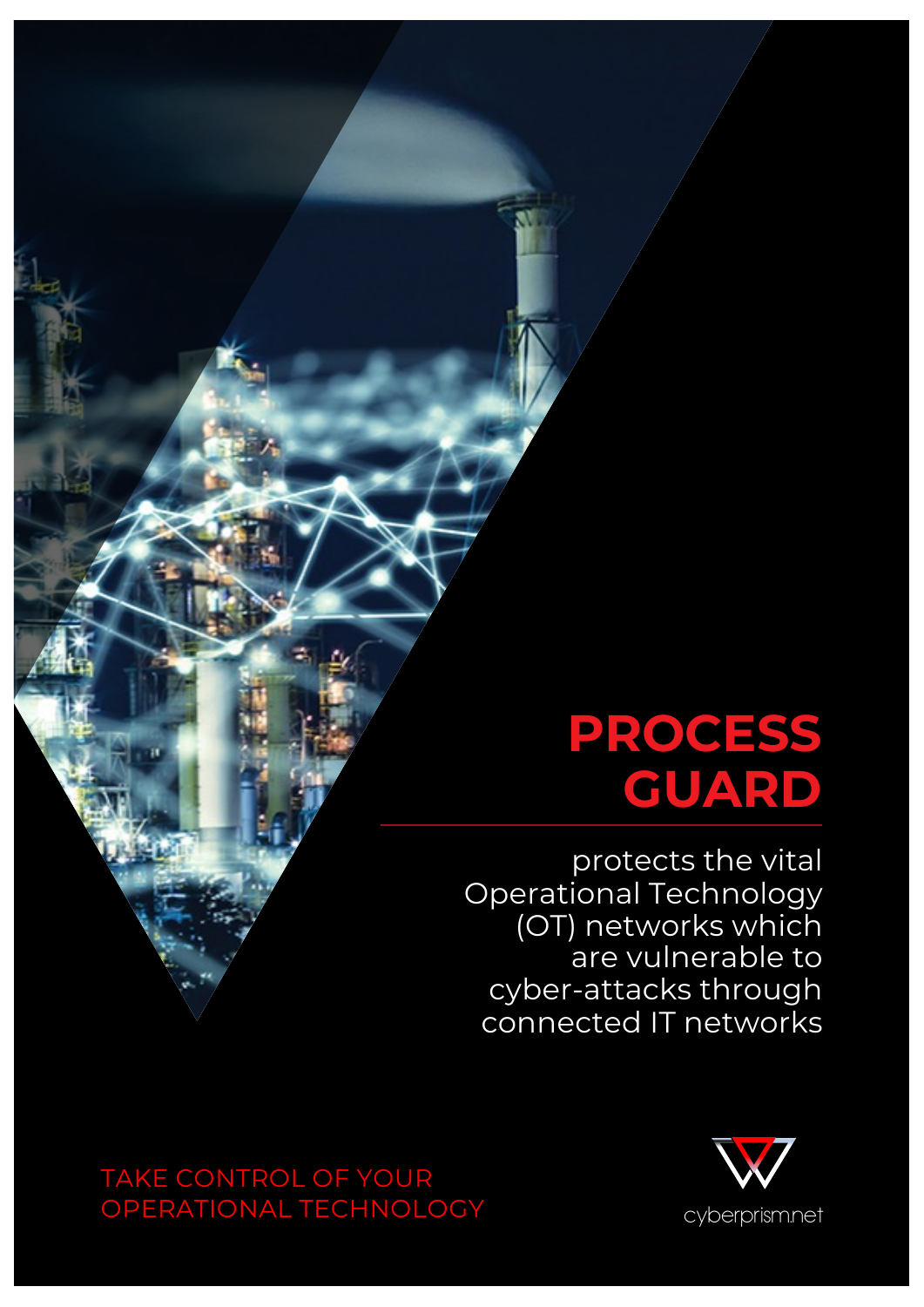**The Operational Technology (OT) systems which manage the operating and safety functions of industrial or process application networks are vulnerable to cyber-attacks through connected IT networks.**

**ProcessGuard** is a small, lightweight, low power platform which protects OT networks and legacy equipment

- $\triangleright$  Prevents malware infection from IT propagating into OT systems, allowing missioncritical hardware and processes to continue operating safely
- ▷ Protects legacy equipment in an OT network where software patching is no longer possible, allowing older systems to continue operating safely



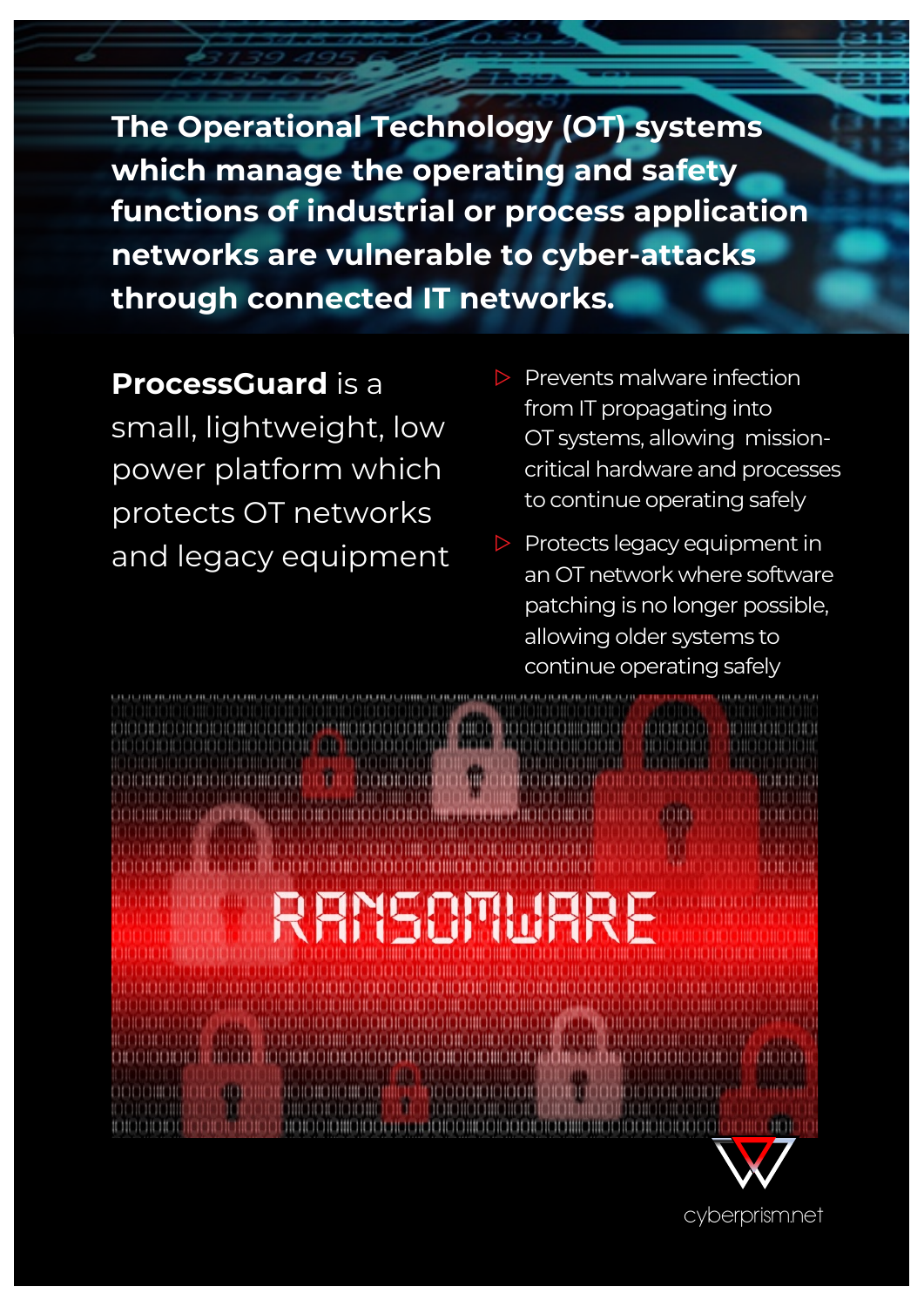

### **Functions**

- $\triangleright$  Customised firewall functionality for the OT domain
- ▷ Segregation of networks and sub-networks
- ▷ Legacy device protection
- ▷ Application Network management
- $\triangleright$  Traffic shaping
- $\triangleright$  Intrusion detection

## **Training**

- $\triangleright$  Humans are the weakest link in the defence against cyberattack
- ▷ CyberPrism delivers customised online and faceto-face training for staff

### **Features**

- ▷ Bespoke dashboards
- ▷ Works with any networked equipment
- ▷ Integrates with and understands OT
- $\triangleright$  Integrates with monitoring tools
- ▷ Forensic logging allows prosecution of attackers
- ▷ Platform for additional security functions
- $\triangleright$  Security as a Service subscription - comes with our range of services